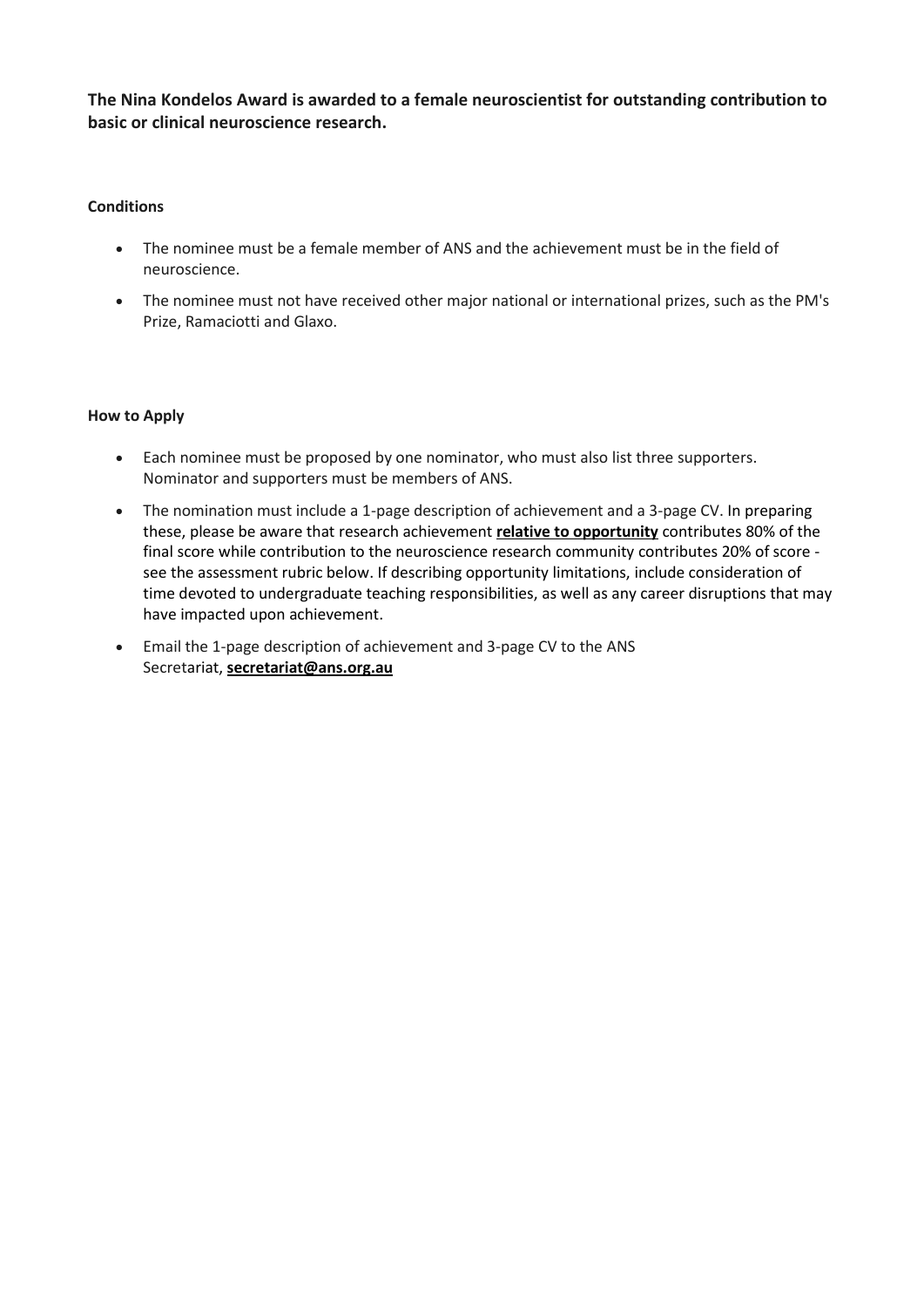## **Assessment:**

Note: The winner of the Nina Kondelos Award is decided by the ANS Council. The ranking information provided by assessors below will be considered by an assessment committee, together with any other relevant information, to formulate a recommendation to the Council.

**Assessors must sign and date their completed assessment**, scan it as a PDF, and then email the PDF to the **ANS Secretary** who collates the assessments. Note that only the Secretary will be aware of any assessor's scores and any committee discussion of scoring will be done with assessor identities concealed.

|                         | <b>Scoring rubric</b>                       |                                                                                                 |  |  |  |  |
|-------------------------|---------------------------------------------|-------------------------------------------------------------------------------------------------|--|--|--|--|
|                         |                                             |                                                                                                 |  |  |  |  |
| $\mathbf 0$             | No evidence given                           | Notes:                                                                                          |  |  |  |  |
| $\mathbf{1}$            | Very minor achievement / contribution       | <b>Research Achievement:</b>                                                                    |  |  |  |  |
| $\overline{\mathbf{2}}$ | Minor achievement / contribution            | 1. Journal publications and preprints. Consider                                                 |  |  |  |  |
| 3                       | Low achievement / contribution              | number, quality, level of authorship, proportional                                              |  |  |  |  |
| 4                       | Significant but somewhat below average      | contribution to the work, and the significance to                                               |  |  |  |  |
|                         | achievement / contribution                  | neuroscience. Please note: In accordance with                                                   |  |  |  |  |
| 5                       | Average expected achievement / contribution | DORA quidelines, do not use journal-based                                                       |  |  |  |  |
| 6                       | Somewhat above average achievement /        | metrics, such as impact factor, as a surrogate                                                  |  |  |  |  |
|                         | contribution                                | measure of the quality of an individual article. The                                            |  |  |  |  |
| $\overline{7}$          | Well above average achievement /            | scientific content of the paper is a much more                                                  |  |  |  |  |
|                         | contribution                                | important indicator than the identity or impact                                                 |  |  |  |  |
| 8                       | Very high relative level of achievement /   | factor of the journal in which it was published.                                                |  |  |  |  |
|                         | contribution                                |                                                                                                 |  |  |  |  |
| 9                       | Exceptional achievement / contribution      | 2. Grants/fellowships won, employment, patents,                                                 |  |  |  |  |
| 10                      | Outstandingly exceptional achievement /     | conference presentations and invited talks.<br>Please note: In accordance with DORA guidelines, |  |  |  |  |
|                         | contribution                                | the value and impact of ALL research outputs,                                                   |  |  |  |  |
|                         |                                             | including datasets and software, will be                                                        |  |  |  |  |
|                         |                                             | considered. Additionally, a broad range of impact                                               |  |  |  |  |
|                         |                                             | measures, including qualitative measures, such as                                               |  |  |  |  |
|                         |                                             | influence on policy and practice, will be                                                       |  |  |  |  |
|                         |                                             | considered.                                                                                     |  |  |  |  |
|                         |                                             |                                                                                                 |  |  |  |  |
|                         |                                             | 3. Research students supervised (with %                                                         |  |  |  |  |
|                         |                                             | supervision responsibility noted).                                                              |  |  |  |  |
|                         |                                             | <b>Contribution to neuroscience research</b>                                                    |  |  |  |  |
|                         |                                             | community:                                                                                      |  |  |  |  |
|                         |                                             | Activity supporting ANS or similar societies.                                                   |  |  |  |  |
|                         |                                             | Assistance in organisation of scientific meetings.                                              |  |  |  |  |
|                         |                                             | Science publication for the general public.                                                     |  |  |  |  |
|                         |                                             | Assistance in organisation of public outreach                                                   |  |  |  |  |
|                         |                                             | activities/promotion of neuroscience research.                                                  |  |  |  |  |
|                         |                                             | Evidence of media engagement.                                                                   |  |  |  |  |

Enter a score of between **0** and **10** under the *Research achievement relative to opportunity* and the *Contribution to neuroscience community* criteria below. This is a score relative to your personal understanding of the range of achievement / contribution of a neuroscientist at this career stage **relative to opportunity** (e.g. include consideration of time devoted to undergraduate teaching responsibilities). Before you begin your assessment, please familiarise yourself with the recommendations of the **Declaration on**  Research Assessment (DORA) at<https://sfdora.org/read/>